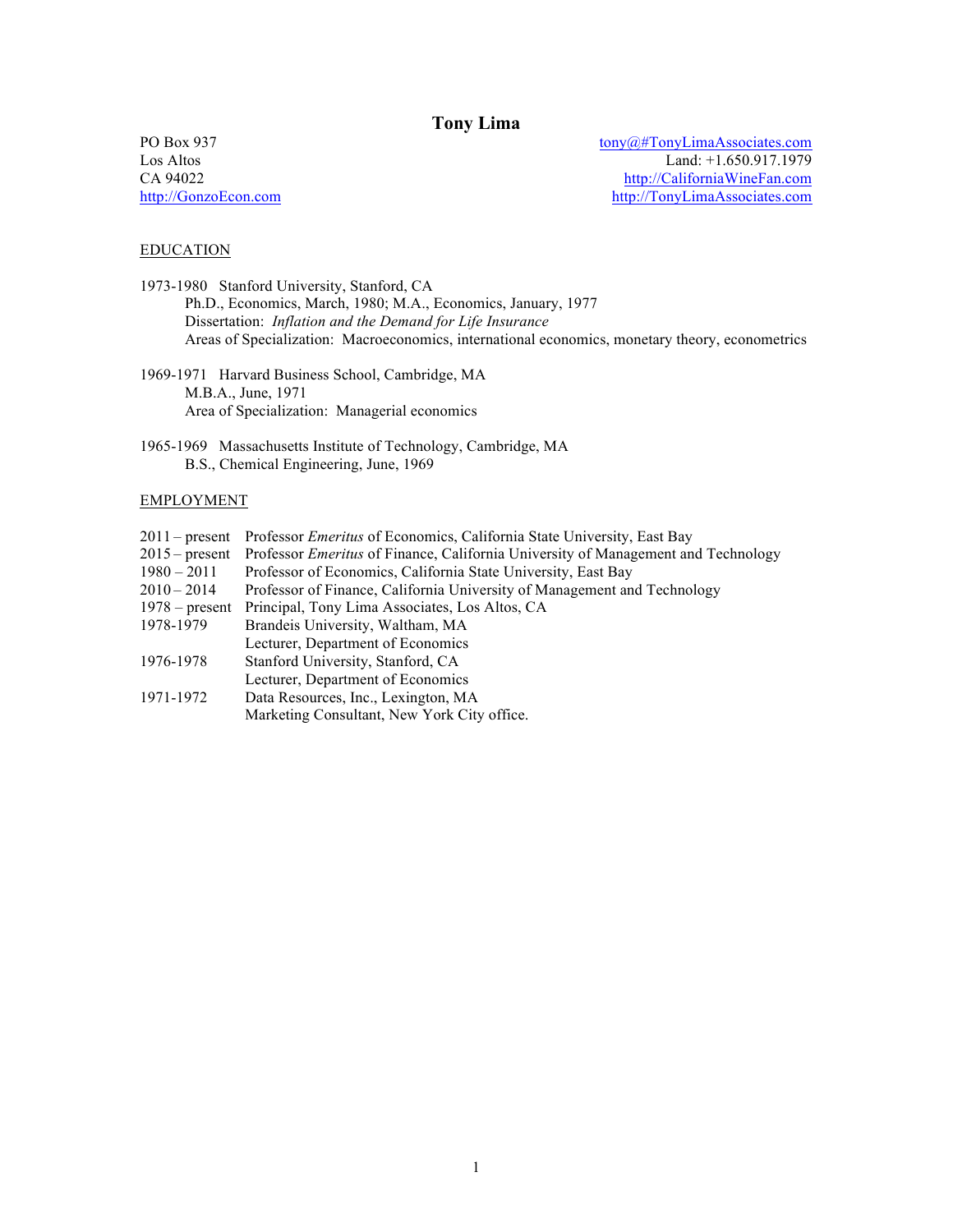### PUBLICATIONS: ECONOMICS

#### MULTIMEDIA

Forthcoming: Voiceovers for Jeffrey Perloff *Microeconomics* (8e) and James Gerber *International Economics* (7e).

Voiceover video presentations explaining graphs and concepts for Jeffrey Perloff and James Brander, *Managerial Economics* (2e) and Jeffrey Perloff, *Microeconomics: Theory and Applications with Calculus* (4e) both Pearson Publishing, 2017. Each textbook has 75 such modules and each module is from two to six minutes long. I was producer, director, writer, audio and video editor, and voice talent. Expertise in Camtasia, Adobe illustrator and Audition, Microsoft Powerpoint.

## BOOKS

"Instructor's Manual" to accompany Karl Case, Ray Fair, and Sharon Oster, *Principles of Microeconomics* (11e). Prentice-Hall Publishing, Upper Saddle River, NJ, 2014. Also wrote the IM for the  $7<sup>th</sup>$ ,  $8<sup>th</sup>$ ,  $9<sup>th</sup>$ ,  $10<sup>th</sup>$ , and  $11<sup>th</sup>$  editions.

"Instructor's Manual" to accompany Karl Case, Ray Fair, and Sharon Oster, *Principles of Macroeconomics* (11e). Prentice-Hall Publishing, Upper Saddle River, NJ, 2014. Also wrote the IM for the  $7<sup>th</sup>$ ,  $8<sup>th</sup>$ ,  $9<sup>th</sup>$ ,  $10<sup>th</sup>$ , and  $11<sup>th</sup>$  editions.

"Instructor's Manual" to accompany Alan Taylor, *International Macroeconomcs* (2e). Worth Publisher, New York (2011).

*Economics: An Introduction to Analysis and Policy* (with G.L. Bach, R. Flanagan, F. Levy, and J. Howell), Prentice-Hall, Inc., March, 1987.

### ARTICLES

"Cost Minimization Under Variable Input Prices" (with A. Agapie). Romanian Journal of Economic Forecasting 2/2013, pp. 70-86.

"The Modern American Wine Industry: Market Formation and Growth in North Carolina" (review, with N. Schroder). Journal of Wine Economics, 6:2 (2011), pp. 294-297.

"Mondovino: Turnover or Terroir" (review, with N. Schroder). Journal of Wine Economics, 4:1 (Spring, 2009), pp. 114-115.

"Ernest Gallo, 1909 – 2007: A Life in Wine" (with N. Schroder). Journal of Wine Economics, 2:2 (Fall, 2007), pp. 109-128.

"Digitized Technology and Student Learning of Macroeconomics in the Short and Long Term: Caveat Emptor" (with N. Maxwell). Perspectives on Economic Education Research, 3:1 (Spring, 2007), pp. 32 - 52.

"Price and Quality in the California Wine Industry: An Empirical Investigation." Journal of Wine Economics, 1:2 (December, 2006), pp. 176-189.

"The Evolution of Baseball's Amateur Draft" (with P. Staudohar and F. Lowenthal). NINE: Journal of Baseball, 15:1 (Fall, 2006), pp. 27 – 45.

"Book Review: *Full Count: Inside Cuban Baseball*." Journal of Sports Economics, August, 2001.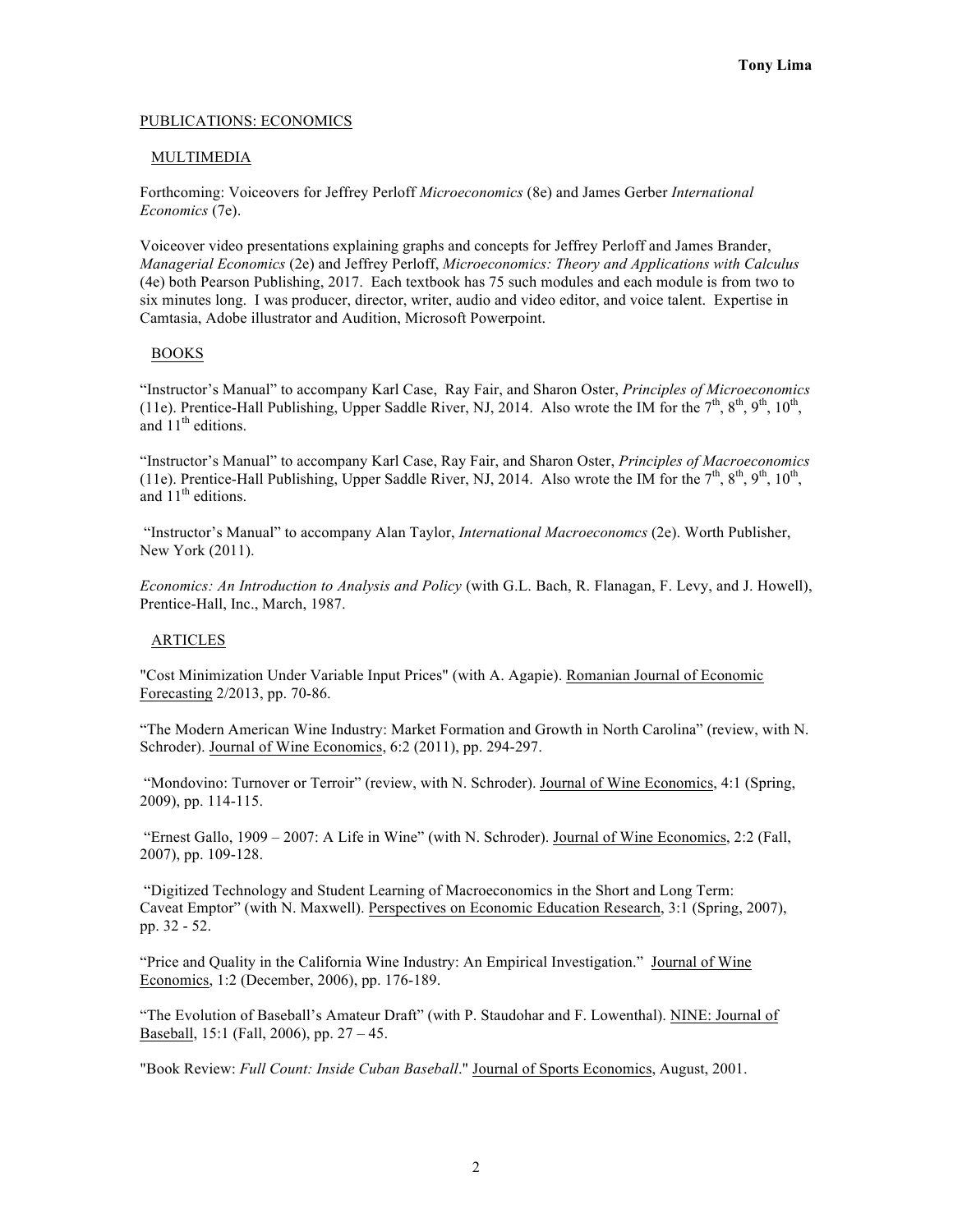## (ARTICLES, Economics, continued)

"A Game Theoretic Analysis of Owner-Player Relations." (with L. Kahane and N. Maxwell) in Paul Staudohar (ed.) *Diamond Mines: Labor and Baseball*. Syracuse University Press, 2000.

"You Can't Put a Price on an Award -- Or Can You? Do Consumers Pay More for Medal-Winning Wines?" Wine Business Monthly, September, 1999, p. 34.

"Grey Ladies: Another Consequence of San Francisco Rent Control," Challenge, September-October, 1990.

"An Economic Model of the Objectives of Education" (with A.E. Cassuto), Proceedings of Conf. on Productivity and the Schools, Far West Lab. for Ed. Research and Development, San Francisco, CA, October, 1982.

"An Economic Model of Teaching Effectiveness," American Economic Review, December, 1981.

"Inflation: Its Causes, Measurement, and Cure," The Collegiate Forum, Winter, 1981.

"Price Determination and the Transmission of Inflation in the LINK System" (with B. Hickman), in *Modeling the International Transmission Mechanism*, J. Sawyer, ed., North Holland Press, 1979.

"Optimum Lifetime Portfolio Selection Under Uncertain Inflation," Disc. Paper #8, Workshop on the Microeconomics of Inflation, Department of Economics, Stanford University, February, 1977.

*Great Ideas for Teaching Economics*. Case studies on the economics of the catalytic converter and the Edsel. Scott, Foresman & Co., March, 1984. Reprinted in 1988 edition.

#### CONFERENCE PAPERS

"The New Structure of the California Wine Industry" (with N. Schroder). Presented at first annual meeting of American Association of Wine Economists, Trier, Germany, May 23 – 25, 2007.

"A Life in Wine: Ernest Gallo, 1909 - 2007" (with N. Schroder). Presented at first annual meeting of American Association of Wine Economists, Trier, Germany, May 23 – 25, 2007.

#### ELECTRONIC PUBLICATIONS

LearningCurve online question bank to accompany Goolsbee, Levitt, and Syverson, *Intermediate Microeconomics*, Worth Publishers, 2013.

*Electronic Lectures for Principles of Economics* (Addison-Wesley, 1995). A set of 3,000 Powerpoint slides to accompany Michael Parkin's *Economics* text (third edition, Addison-Wesley, 1995).

### PUBLICATIONS, COMPUTER SCIENCE AND ENGINEERING

#### BOOKS

*Microsoft Access 2.0 Projects for Windows*, Benjamin/Cummings Publishing Co., Redwood City, CA, 1994.

*Developing FoxPro for Windows Applications*, Addison-Wesley, December, 1993.

*Developing Paradox 4.0 Applications*, Addison-Wesley, July, 1993.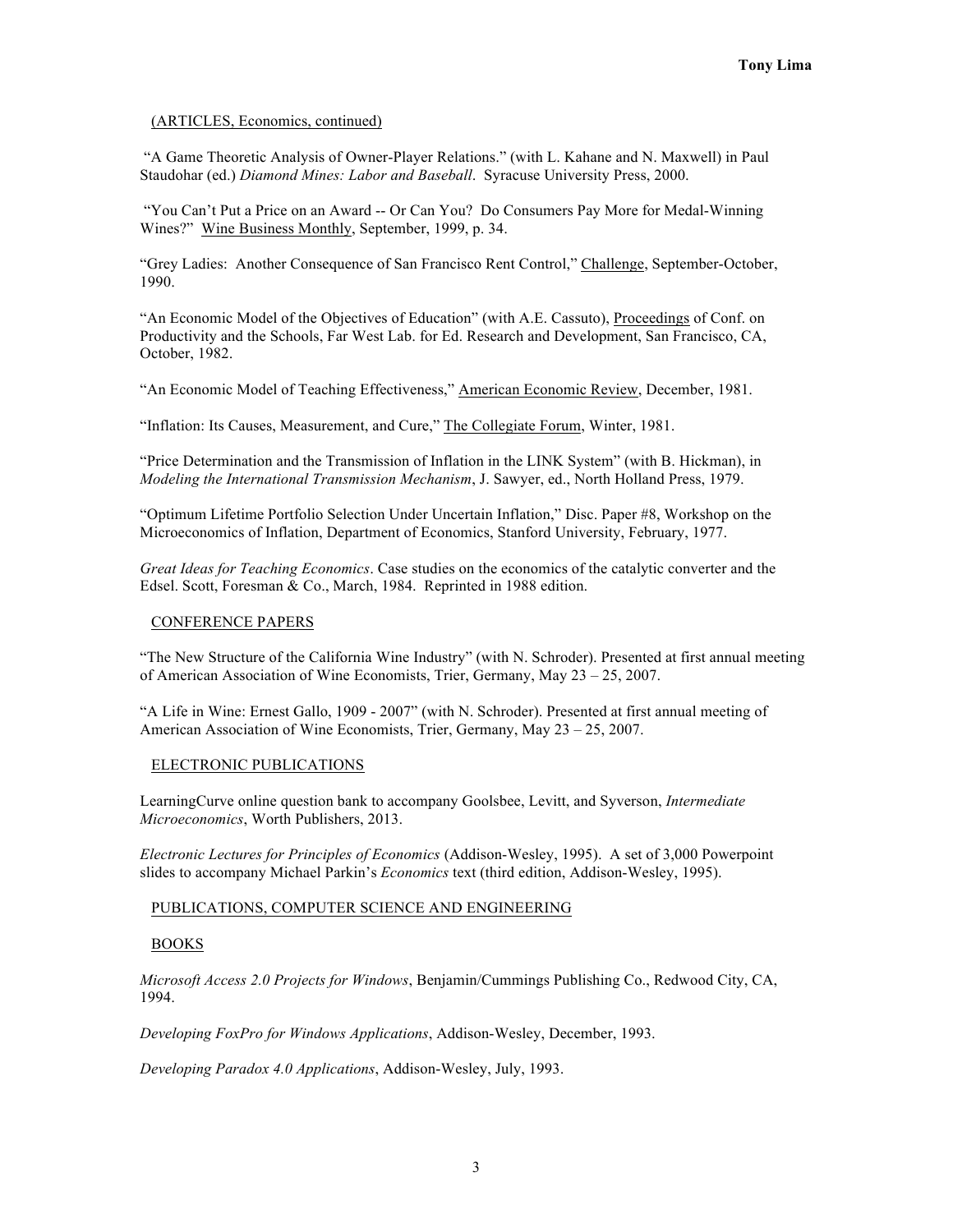## (PUBLICATIONS, COMPUTER SCIENCE AND ENGINEERING, BOOKS, continued)

*Developing dBASE IV Applications: Programming With The dBASE Template Language*, Addison-Wesley. October, 1989. (Dutch translation, August, 1990.)

*Inside dBASE IV*, Addison-Wesley, April, 1989. (Dutch translation May, 1990. Japanese translation June, 1993.)

*Mastering dBASE III in Less Than a Day*, Prentice-Hall, Inc. November, 1985 (Japanese translation, December, 1986.)

*dBASE II For Beginners*, Prentice-Hall, Inc., January, 1985.

*Introducing VisiOn: The System, Its Concepts and Applications* (with S.R. Trost), VisiCorp Publishing, December, 1983.

#### ELECTRONIC PUBLICATIONS

"It's Tax Time: We Review the Boxed Software." PCWorld.com, January23, 2006. Available at <http://www.pcworld.com/reviews/article/0,aid,124395,00.asp>

"Online Tax Prep: An Upgrade Year" PCWorld.com, February 1, 2006. Available at <http://www.pcworld.com/reviews/article/0,aid,124538,00.asp>

"Tax Software: The Online Options" PCWorld.com, January 31, 2005. Available at <http://www.pcworld.com/reviews/article/0,aid,119471,00.asp>

"Tax Software: The Scoop on Shrink-Wrap" PCWorld.com, January 31, 2005. Available at <http://www.pcworld.com/reviews/article/0,aid,119380,00.asp>

(ELECTRONIC PUBLICATIONS, Computer Science, continued)

"Tax Software: Let the Bugs Begin." PC World.com, January 31, 2005. Available at <http://www.pcworld.com/reviews/article/0,aid,119493,00.asp>

"Online Tax Preparation Takes Off" PC World, March, 2004. Available at <http://www.pcworld.com/news/article/0,aid,114515,00.asp>

"Guide to DesktopTax Software." PC World Online, February, 2004. Available at <http://www.pcworld.com/news/article/0,aid,114427,00.asp>.

"Guide to Web-Based Tax Software." PC World Online, February, 2004. Available at <http://www.pcworld.com/news/article/0,aid,114426,00.asp>.

"The Decline and Fall of Arthur Anderson." WindoWatch, July, 2002. Available at [http://www.windowatch.com](http://www.windowatch.com/)

"The Enron Collapse and Your Retirement" WindoWatch, March, 2002. Available at [http://www.windowatch.com](http://www.windowatch.com/)

"Click Here to Calculate That Magic Income Figure" (review). PC World Online, November 10, 2000. Available at [http://www.pcworld.com/news/article.asp?aid=34644.](http://www.pcworld.com/news/article.asp?aid=34644)

"Find Professional Portfolio Tools Online" (review). PC World Online, September 4, 2000. Available at <http://www.pcworld.com/news/article.asp?aid=18327>.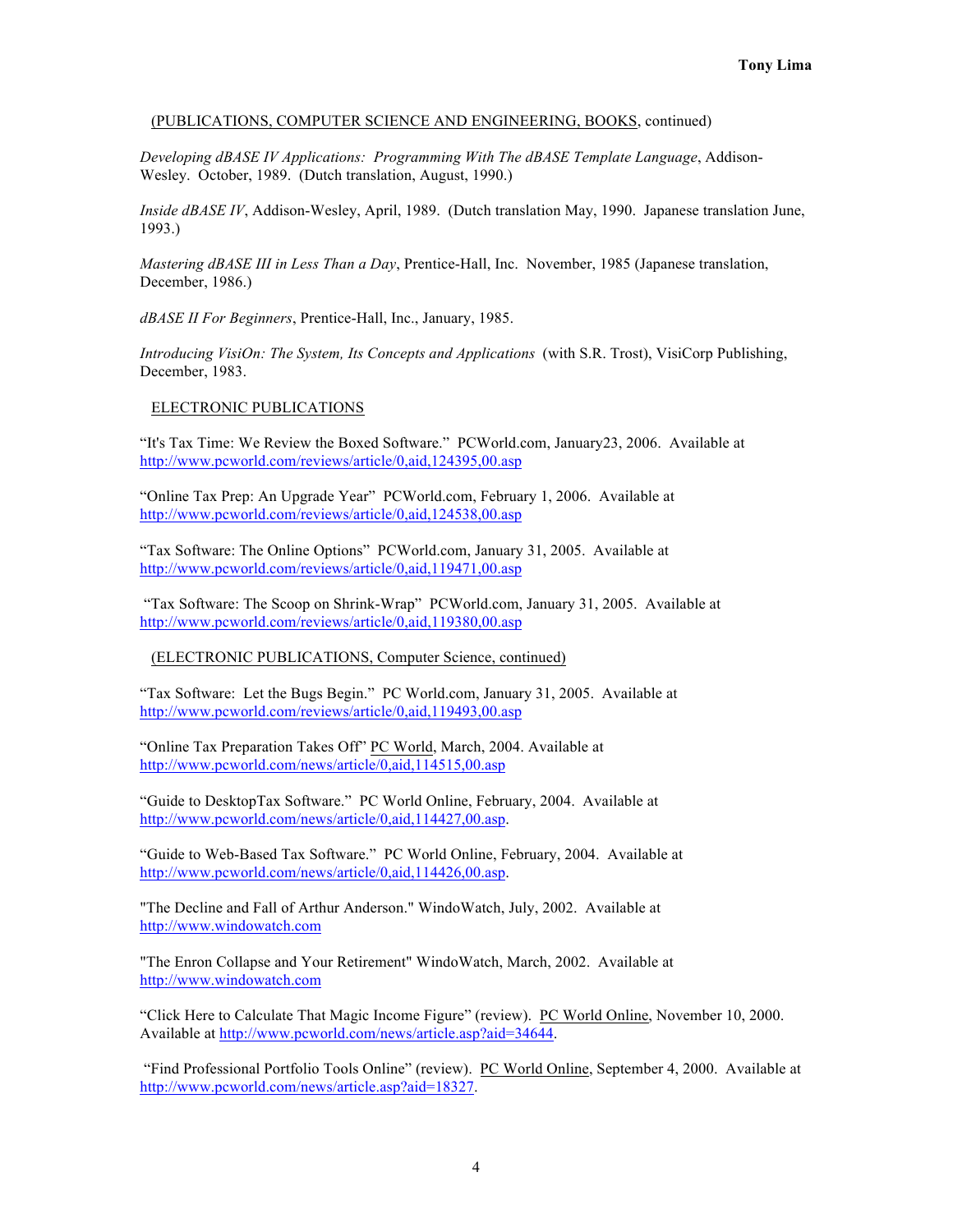# (ELECTRONIC PUBLICATIONS, Computer Science, continued)

"Web Offers a WindowOnWallStreet.com" (review). PC World Online, April 19, 2000. Available at <http://www.pcworld.com/news/article.asp?aid=16344>.

"On24: Not Quite Around the Clock" (review). PC World Online, September, 1999. Available at <http://www.pcworld.com/news/article.asp?aid=12537>.

"Shopping on the Web: A Cautionary Tale" in PC World Online, December 29, 1998. Available at [http://www.pcworld.com/news/article.asp?aid=9189.](http://www.pcworld.com/news/article.asp?aid=9189)

"Using RoboHELP: Parts I, II and III." WindoWatch, September, October and December, 2001. Available at [http://www.windowatch.com](http://www.windowatch.com/).

"Using Framemaker: Parts I, II and III." WindoWatch, March, April and June, 2001. Available at [http://www.windowatch.com](http://www.windowatch.com/).

"Developing Data Entry Forms With Pagemill 3.0: Parts I, II, III, and IV." WindoWatch, December, 1999 and January - March, 2000 (4 part series). Available at [http://www.windowatch.com](http://www.windowatch.com/).

"Access 2000 On the Web: First Steps." WindoWatch, September, 1999. Available at [http://www.windowatch.com](http://www.windowatch.com/).

"Using Adobe Acrobat." WindoWatch, June, 1999. Available at [http://www.windowatch.com](http://www.windowatch.com/).

"Web Site Development and Management with Pagemill 3.0." WindoWatch, April, 1999. Available at [http://www.windowatch.com](http://www.windowatch.com/).

"Windows 98 Disaster Recovery." WindoWatch, January, 1999. Available at [http://www.windowatch.com](http://www.windowatch.com/).

"Introducing Microsoft Access" WindoWatch, July, 1997 - March, 1998. Available at [http://www.windowatch.com](http://www.windowatch.com/).

"Introducing Word for Windows" WindoWatch, May, June, and July, 1997. Available at [http://www.windowatch.com](http://www.windowatch.com/).

PRINT ARTICLES, Computer Science

"PAL-Edit Makes Paradox Programming Easy," (review) DBMS, March, 1992.

"The Lost Art of Indexing," .dbf, September, 1991.

"dCRYPTR: Decompilation for dBASE III Plus," (review), .dbf, July/August, 1991.

"Light-Bar Menus in dBASE III Plus" (with Micheal Hader), .dbf, July/August, 1991.

"ScriptView: Documentation and Analysis Tool For Paradox," (review), DBMS, April, 1991.

"Valkyrie Recovers dBASE Source Code From Clipper," (review), DBMS, March, 1991.

"Tiny TimeWand II For Portable Bar Coding," (review), DBMS, February, 1991.

"Using Conditional Indexes for Easy Data Entry," .dbf, January, 1991.

"Multiple Simultaneous APPENDs in a Network Environment," (with Judy Maske), .dbf, December, 1990.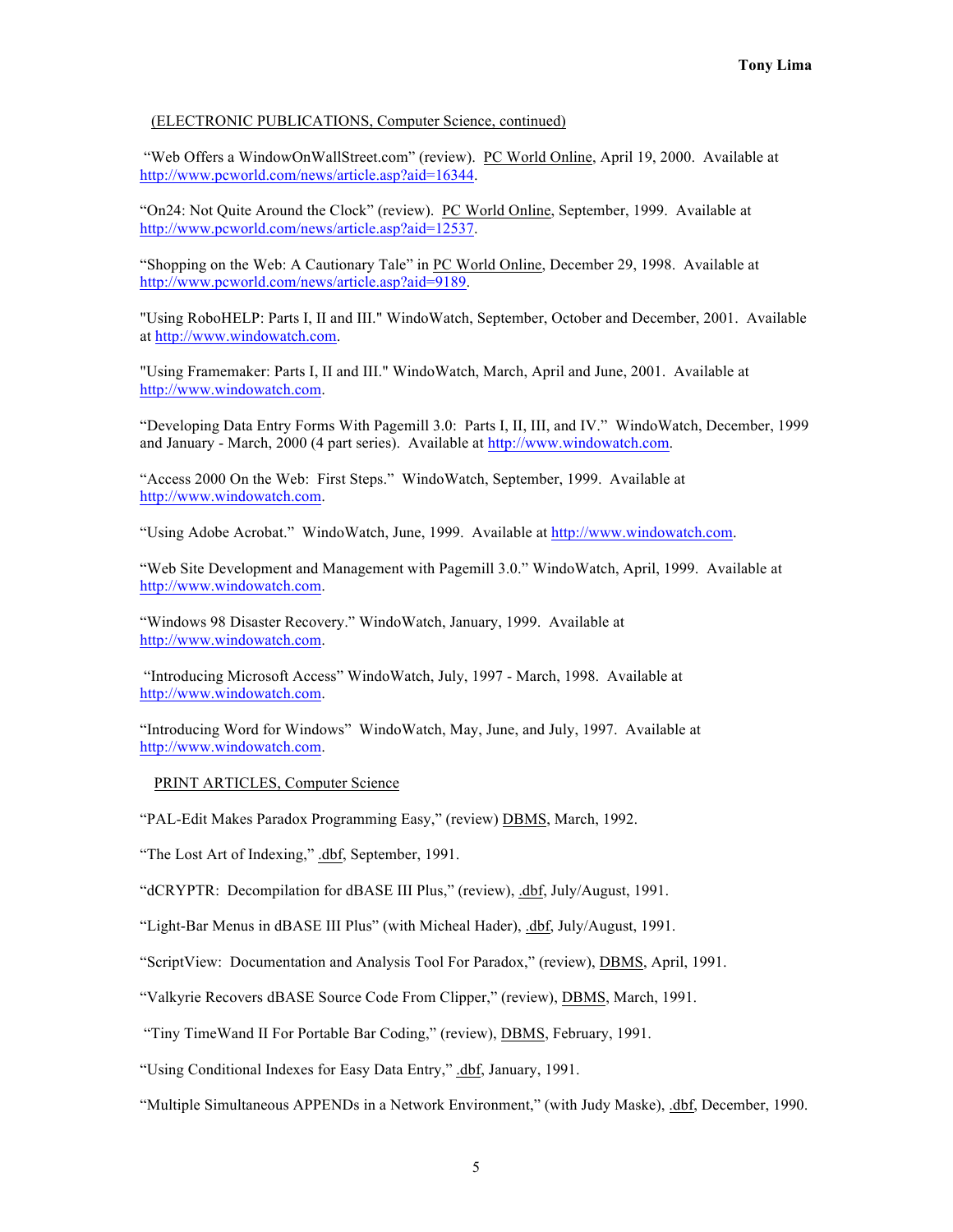#### (PRINT ARTICLES, Computer Science, continued)

"Using Conditional Indexes to Track Network Locks in dBASE IV," (with Judy Maske), .dbf, November, 1990.

"Multi-user Coding Tips for dBASE IV," .dbf, July, 1990.

"Optimizing Queries in dBASE IV, Part II," .dbf, June, 1990.

"An Internal Rate of Return Program for dBASE IV," (with Jay Parsons) .dbf, May, 1990.

"Optimizing Queries in dBASE IV," .dbf, April, 1990.

"EDI Makes Global Data Interchange Possible," InfoWorld, March 26, 1990.

"Tips For Using the dBASE IV Applications Generator," PC World, January, 1989.

"Using Record Values with the Multiple Choice Function, .dbf, December, 1989.

"Tips For Using the dBASE IV MailMerge Report Generator," PC World, December, 1989.

"Techniques for Converting to dBASE IV," PC Magazine, June 13, 1989 (Number 11).

"Database Roundup," PC World, June, 1989.

"Professor DBMS" regular column in DBMS, May, 1988 - October, 1989.

"Serving Up SQL Server (Product Preview)," PC World, April, 1989.

"Protecting Data in dBASE IV," DBMS, March, 1989.

"dBASE IV: The Good," DBMS, January, 1989.

"Robots That Write Programs: Four Dbase Template Languages," DBMS, December, 1988.

"Discovering dBase III Plus" regular column in the Data Based Advisor, October, 1986 - October, 1988.

"Windows and Menus in dBASE IV," Data Based Advisor, July, 1988.

"How to Hire a Consultant," Data Based Advisor, June, 1988.

"dBXL," (review), Data Based Advisor, July, 1987

"Dac Easy Base," (review) InfoWorld, March 30, 1987.

"R:Bridge" (review) PC Tech Journal, October, 1986.

"Quicksilver" (review), InfoWorld, December, 1986.

"Recovering from Accidental Erasure of Paradox Files Using the Norton Utilities," PAL Tech Journal (Ansa Software), October, 1986.

"Tas-Plus" (review), InfoWorld, October 10, 1986.

"Clipper" (review), InfoWorld, September 15, 1986.

6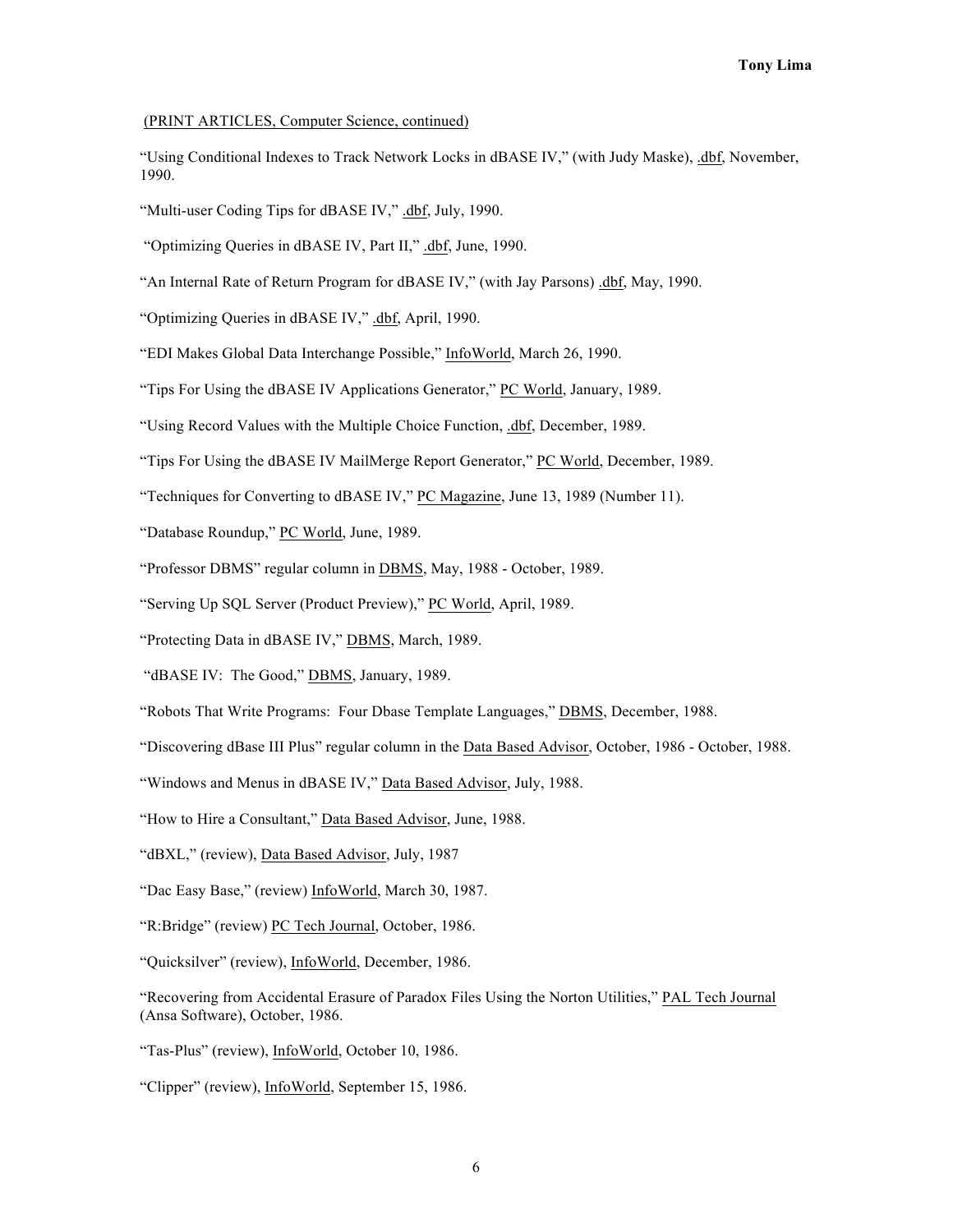### (PRINT ARTICLES, Computer Science, continued)

"Alpha/three" (review), InfoWorld, September 9, 1986.

"File Managers for the IBM PC" (feature article), InfoWorld, September, 1986.

"The Wiley FORTRAN Scientific Subroutine Library" (review), PC Tech Journal, May, 1986.

"Embedded Blanks, Dates, and Character Fields: dBASE Programming Tips," Data Based Advisor, May, 1986.

"Dbase III Plus" (review), InfoWorld, April, 1986.

"DB-Man: Powerful Database Manager" (review), InfoWorld, March 17, 1986

"Practibase" (review), Data Based Advisor, April, 1986

"Practibase" (review), InfoWorld, February, 1986

"Enrich Stacks Up Against Dbase III" (review), InfoWorld, January 27, 1986

"Db Report Writer Easy to Handle, But Limited" (review), InfoWorld, January 27, 1986

"Difficult Dbase Reports Become Much Simpler in Quickreport" (review), InfoWorld, February, 1986.

"Commodore's Amiga Potent, But Troubled" (review), InfoWorld, December 16, 1985.

"NEC Pinwriter: Quality Shows in Dot-Matrix Market Entry" (review), InfoWorld, December 9, 1985

"Practibase: Power At a Practical Price" (review), InfoWorld, November 25, 1985

"Epson DX-35: A Sound Entry in Daisy-Wheel Printer Market" (review), InfoWorld, November 18, 1985

"The Bondwell Laptop Portable" (review), InfoWorld, October, 1985.

"The HP Portable Plus" (review), InfoWorld, October, 1985.

"The Panasonic Executive Partner" (review), InfoWorld, September, 1985.

"Tough: HP Touchscreen II" (review), InfoWorld, September, 1985.

"Saywhat?! -- A New Screen Formatter and Loader for dBASE II/III" (review), Data Based Advisor, November, 1985.

"The NEC e.l.f Printer" (review), InfoWorld, June 8, 1985.

"Using SET RELATION TO For Data Validation in dBASE III," Data Based Advisor, March, 1985.

"The Lake Avenue Accounting System" (review), Data Based Advisor, February, 1985.

"Knowledge Man: Burly, But Costly" (review), InfoWorld, April 23, 1985.

"Mind Prober" (review), InfoWorld, December, 1984.

"The IBM PCjr, Revised Version" (review), InfoWorld, November, 1984.

7